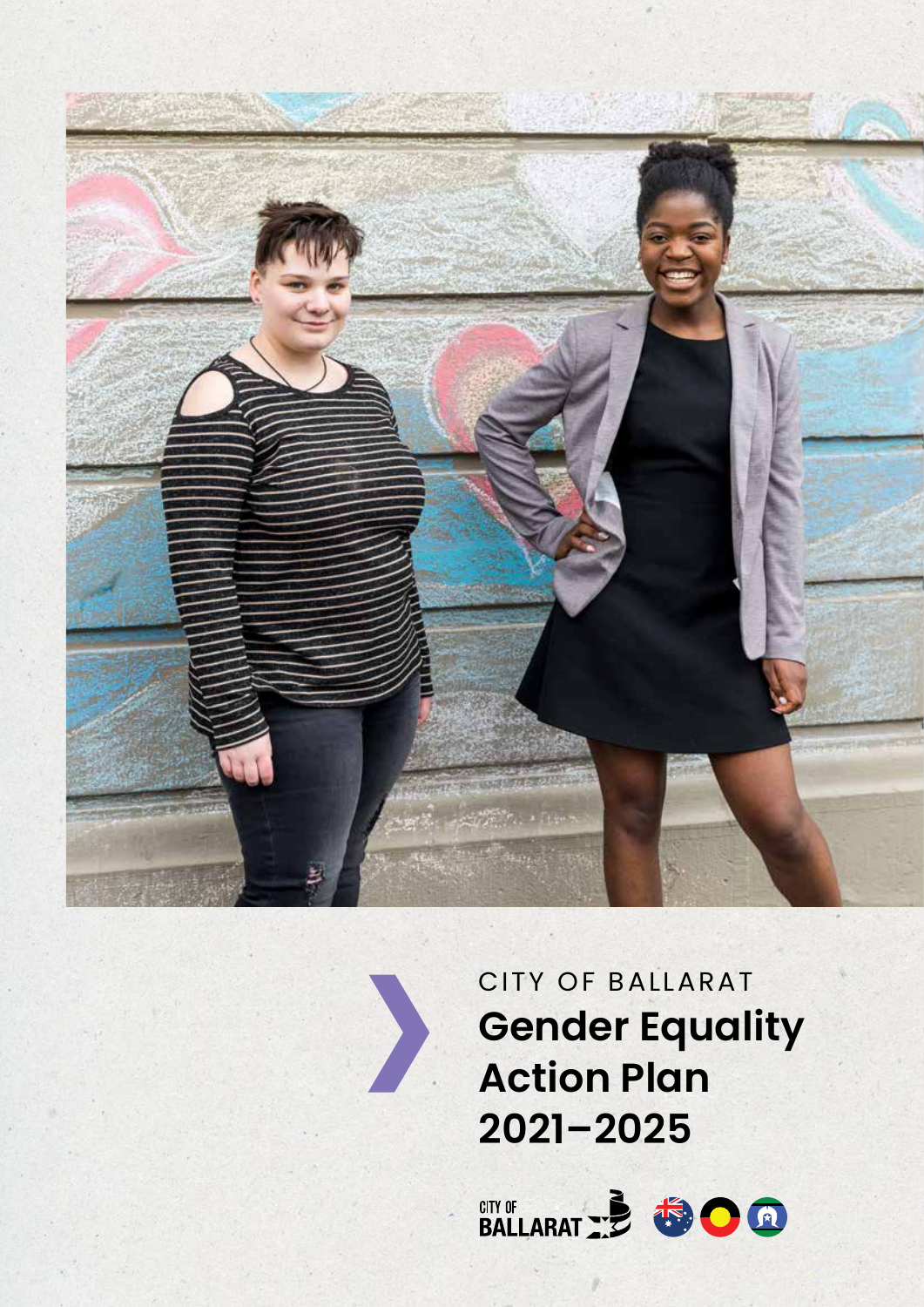

— The City of Ballarat acknowledges the Traditional Custodians of the land we live and work on, the Wadawurrung and Dja Dja Wurrung People, and recognises their continuing connection to the land and waterways.

We pay our respects to their Elders past, present and emerging and extend this to all Aboriginal and Torres Strait Islander People.



—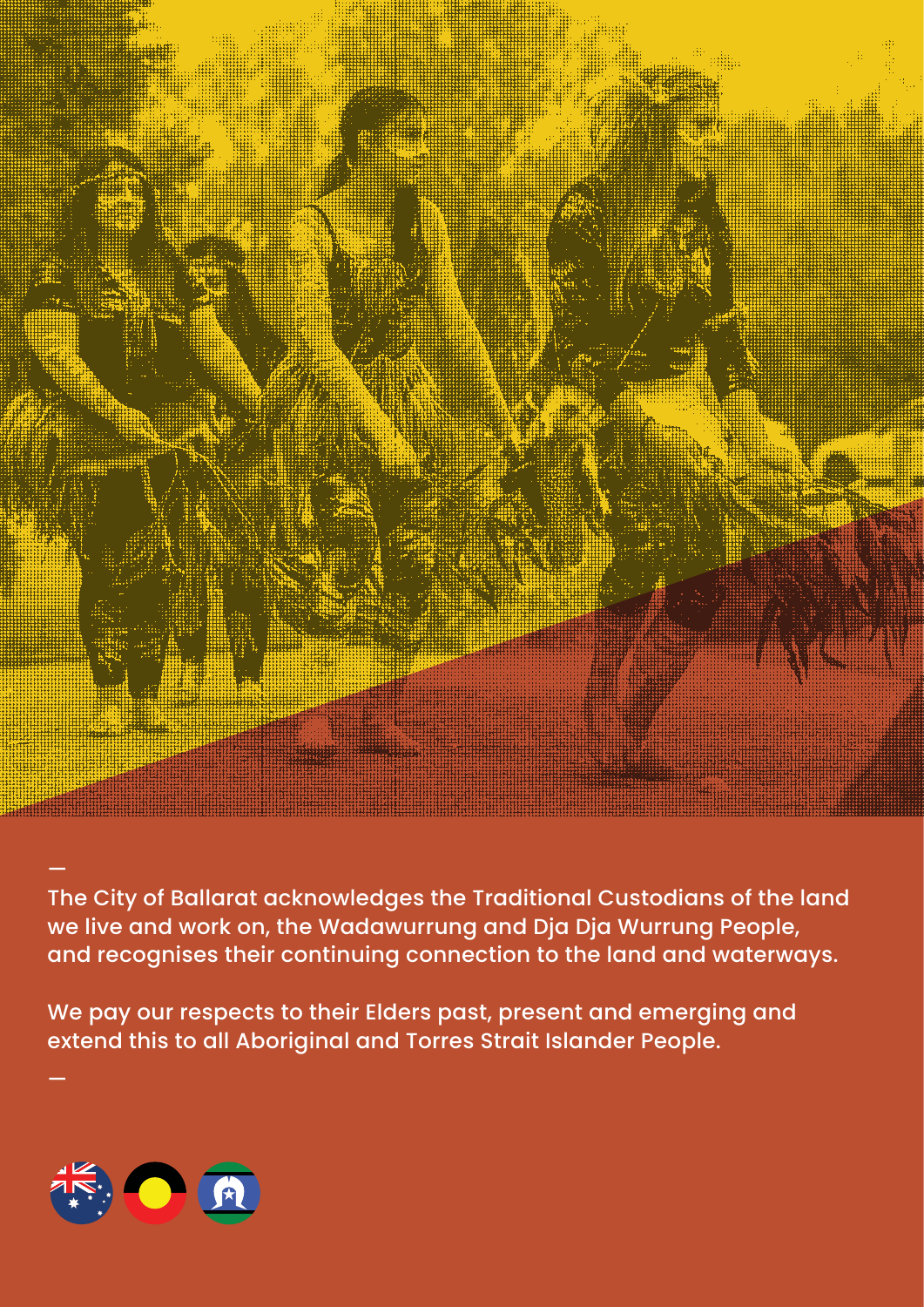# **Table of Contents**

| <b>Message from the CEO</b>                      | 04 | <b>City of Ballarat Activity 2021</b> |         |
|--------------------------------------------------|----|---------------------------------------|---------|
| Legislative Framework                            | 05 | <b>Monitoring and Evaluation</b>      | 11      |
| <b>Gender Equality Action Plans</b>              | 05 | <b>Action Plan</b>                    |         |
| and Objectives                                   |    | <b>Priority 1</b>                     | $12 \,$ |
| <b>Gender Equality Methodology</b>               | 07 | <b>Priority 2</b>                     | 16      |
| <b>Gender Equality Action Plan</b><br>in Context | 08 | <b>Priority 3</b>                     | 17      |

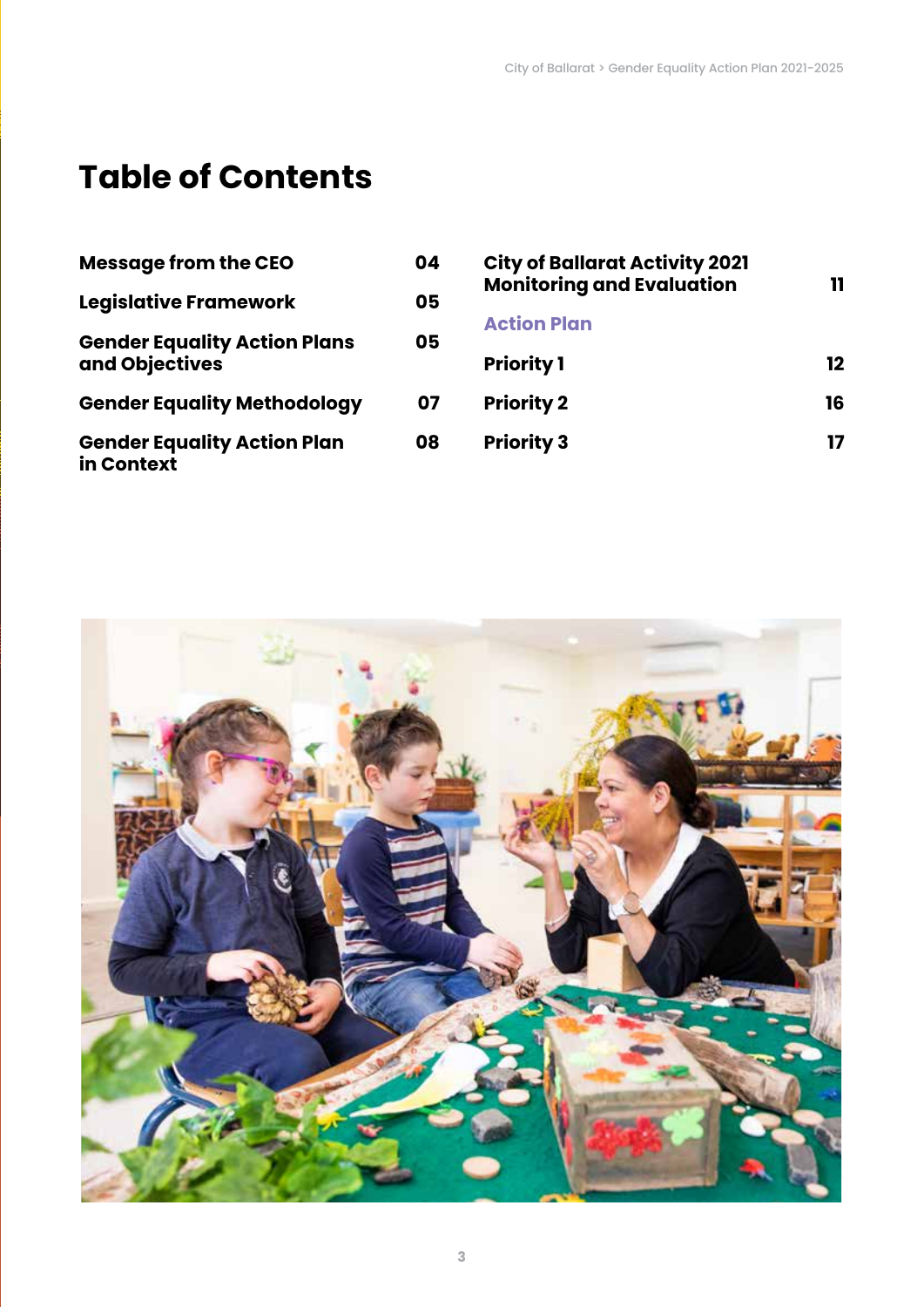## **Message from the CEO**

It is with great pleasure that I present to you the City of Ballarat's Gender Equality Action Plan 2021-2025.

Gender equality in the workplace will be achieved when all our staff and community are able to access and enjoy equal rewards, resources and opportunities regardless of their gender and background.

The City of Ballarat has made considerable progress towards gender equity in the workplace however we know there is much more we can do.

We have outlined three key priorities for our organisation that we will work to achieve by 2025.

**>** 1 The City of Ballarat as a sector-wide gender equality leader where all women and gender diverse people, with intersectional characteristics, are acknowledged, celebrated, recognised and supported to succeed.

**>** 2 The application of inclusive and bias-free practices when assessing our talent pool to achieve a gender-balanced workforce with pay equity, while also striving to have a workforce that is increasingly representative of the local community.

**>** 3 A zero tolerance for sexism, discrimination, bullying and sexual harassment with all staff empowered to recognise, address and respond to it. Our Gender Equality Action Plan outlines a range of objectives and targeted strategies that we will implement to achieve gender equality in the workplace.

The City of Ballarat is committed to leading the way when it comes to gender equality and preventing violence against women and minority groups in our community.

This Gender Equality Action Plan aligns with our organisational-wide cultural change program, The Way Forward, and our Workforce Plan 2021- 2025. Together, these important tools will ensure we attract, develop and retain an inclusive, high performing and engaged workforce that will continue to deliver outstanding services to our community.

Evan king

**Evan King Chief Executive Officer**

#### **Gender Equality Action Plan**

### **VISION:** The desired long-term outcomes of the Gender Equality Action Plan

#### **PRINCIPLES:** Guide the way we work and the decisions we make for our workforce

#### **Priorities**

The long-term goals we seek to improve, measured by long-term indicators

#### **Priority groups**

Identification of specific groups in our workforce which require extra support to achieve equitable outcomes

#### **Areas**

We aim for our workforce to complement the diversity of the community we serve and engage with by creating a working environment and conditions in which we operate, learn, work and age in as a focus of all action plans and strategies.

The City of Ballarat will deliver a safe and inclusive environment with zero-tolerance to any form of discrimination, bullying and sexual harassment, exclusion, vilification and victimisation, and make decisions based on merit, with a fair and transparent process.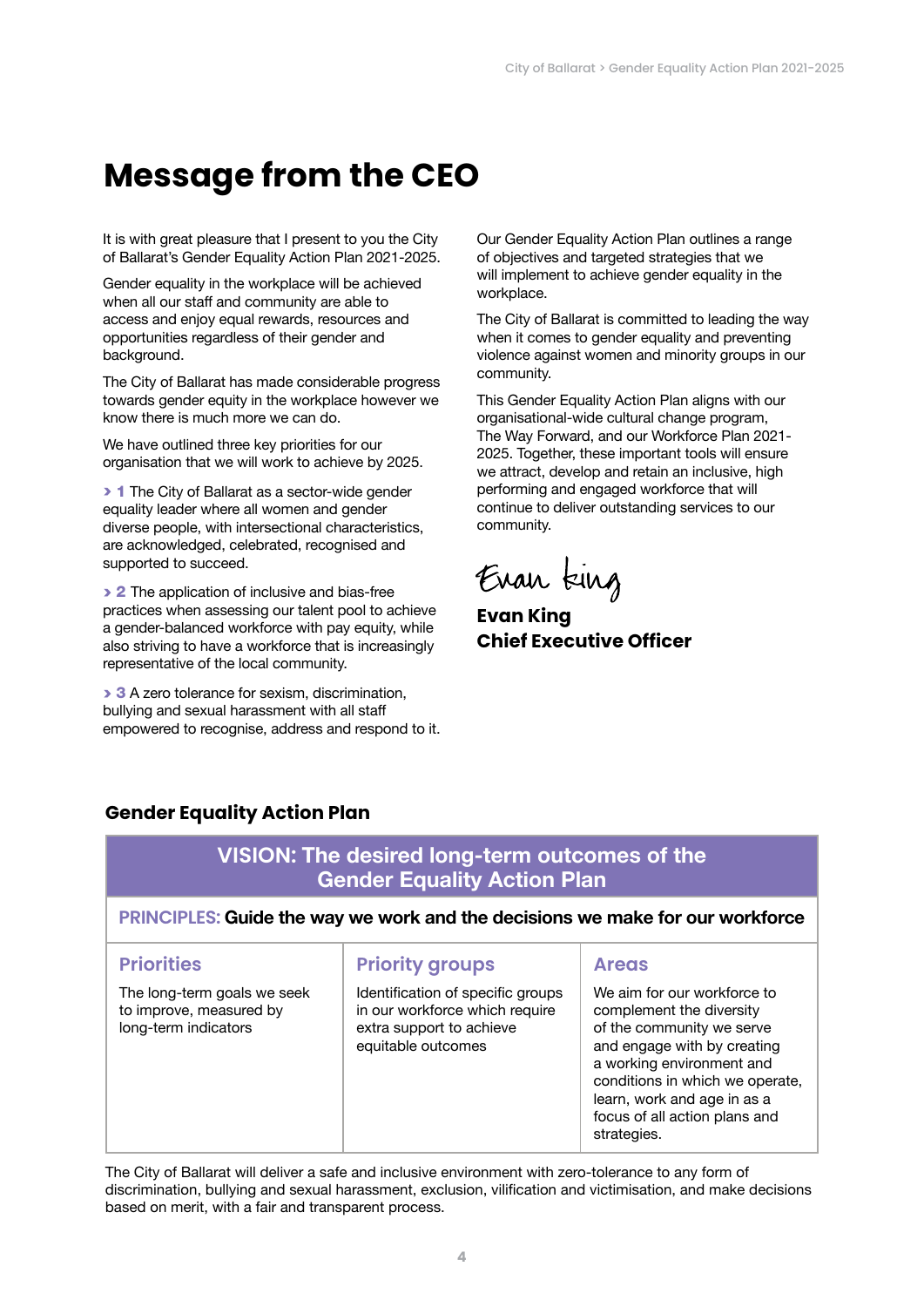## **Legislative Framework**

The *Gender Equality Act 2020* requires each Council to address its obligations to promote gender equality in the workplace, consider gender equality when developing policies and programs and delivering services to the public. The City of Ballarat will achieve this through promoting, auditing, delivering on action plans, conducting gender impact assessments, and reporting to the Gender Equality Commission every two years.

Under section 46 (4) of the *Local Government Act 2020*, the Chief Executive Officer also has obligations to develop and maintain a Workforce Plan.

The overarching principle of workforce planning is to ensure that the City of Ballarat has assessed, planned, and reviewed its current state and future requirements to deliver on our Council Plan and strategy commitments. For that reason, the City of Ballarat's Workforce Plan also addresses gender equality, diversity, access, and inclusion related to the *Gender Equality Act 2020,* with considerations for Child Safe Standards, our third Reconciliation Action Plan, Disability Access and Inclusion Plan and Intercultural City Strategic Plan.

The City of Ballarat plays an important role in increasing opportunities and access to programs and services for Aboriginal and Torres Strait Islander and culturally and linguistically diverse communities.1

## **Gender Equality Action Plan and Objectives**

The Gender Equality Action Plan 2021-2025 (GEAP) and objectives builds upon previous gender equity initiatives of the City of Ballarat. In 2012, Council endorsed the City of Ballarat Community Charter for the Prevention of Violence Against Women, a project that clearly stated a vision for eliminating violence against women. Since 2013, Council has included the prevention of violence against women and gender equity in the City of Ballarat's Health and Wellbeing Plan.

The Gender Equity Strategy and Action Plan 2018-2020 was developed following a significant organisational review in 2017 that included the collection and analysis of staff feedback from an internal audit, survey, consultations, and research. A road map was developed with five distinct stages and levels identified:

- **>** 1 compliant
- **>** 2 programmatic
- **>** 3 strategic
- **>** 4 integrated
- **>** 5 sustainable

*<sup>1.</sup> GEAP 2021-2025: Royal Commission into Family Violence (2015)* | *Free from Violence: Victoria's Strategy to Prevent Family Violence (2018)*  | *Commission for Children and Young People* | *Victorian Charter of Human Rights and Responsibilities Act (2006)* | *Victorian Multicultural Commission* | *Racial and Religious Tolerance Act 2001* | *Victoria's Multicultural Policy Statement 2017* | *Equal Opportunity Act (2010)* | *Family Violence Protection Act (2008)* | *Occupational Health and Safety Act (2004)* | *Fair Work Act (2009)* | *Towards 2025: An Australian Government Strategy to Boost Women's Workforce Participation (2017)* | *LGBTIQA+ Language Guide* | Gender Equality Commission Guidance for Defined *Entities and Reconciliation Australia.*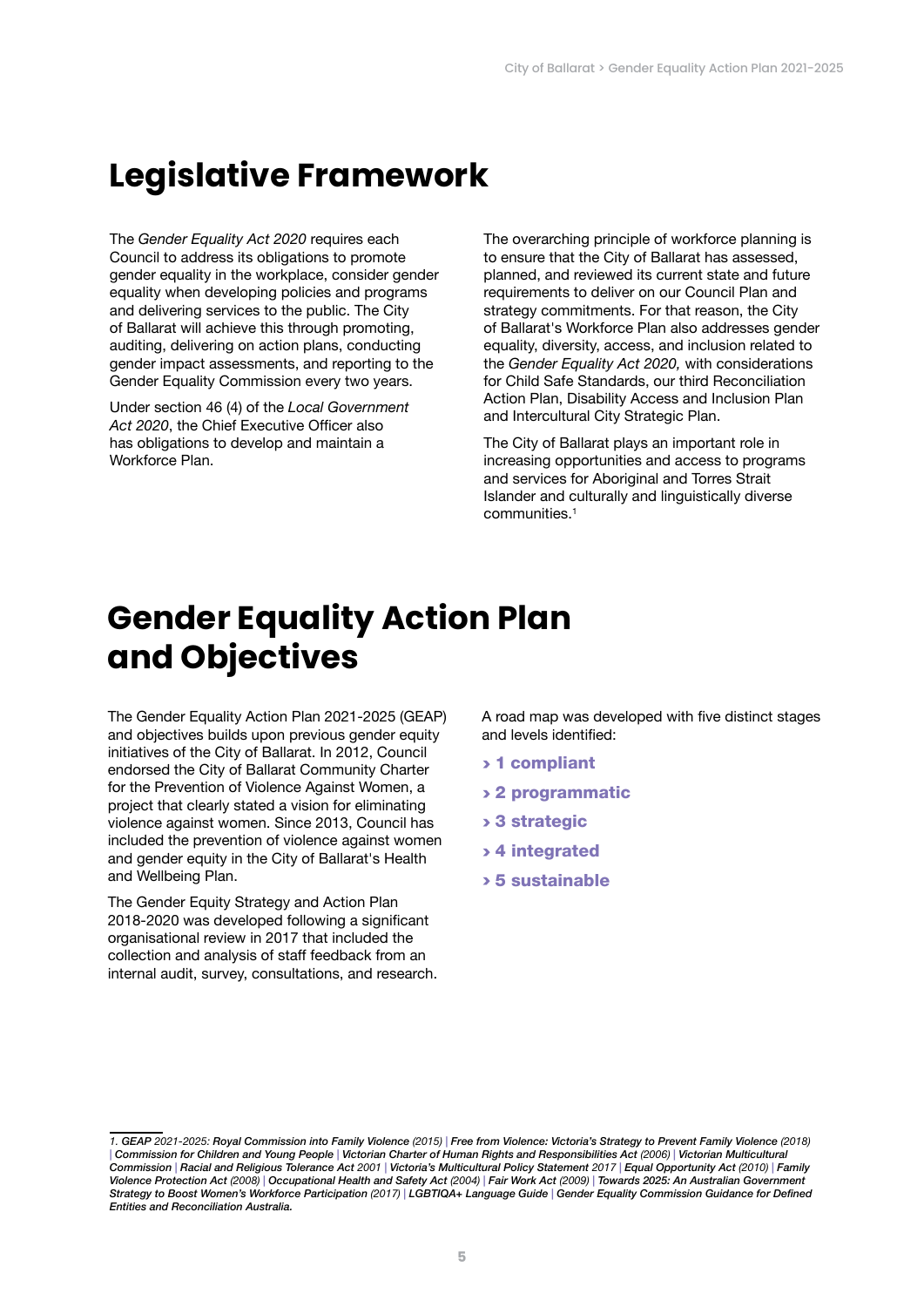# **Gender Equality Action Plan and Objectives (cont.)**

With substantial progress achieved, the City of Ballarat's aim is to continue the integration of gender, intersectionality and equality in our business practices, systems, rules and behaviors. This effort is underpinned by the City of Ballarat values of:



The following gender equality principles in the Victorian *Gender Equality Act 2020, Part One (section 6)* have guided the preparation of the City of Ballarat Gender Equality Action Plan:

**>** 1 All Victorians should live in a safe and equal society, have access to equal power, resources and opportunities and be treated with dignity, respect and fairness.

**>** 2 Gender equality benefits all Victorians regardless of gender.

**>** 3 Gender equality is a human right and precondition to social justice.

**>** 4 Gender equality brings significant economic, social and health benefits for Victoria.

**>** 5 Gender equality is a precondition for the prevention of family violence and other forms of violence against women and girls.

**>** 6 Advancing gender equality is a shared responsibility across the Victorian community.

**>** 7 All human beings, regardless of gender, should be free to develop their personal abilities, pursue

their professional careers and make choices about their lives without being limited by gender stereotypes, gender roles or prejudices.

**>** 8 Gender inequality may be compounded by other forms of disadvantage or discrimination that a person may experience on the basis of Aboriginality, age, disability, ethnicity, gender identity, race, religion, sexual orientation and other attributes.

**>** 9 Women have historically experienced discrimination and disadvantage on the basis of sex and gender.

**>** 10 Special measures may be necessary to achieve gender equality.

These principles are supported by the workplace gender equality indicators of:





gender composition at all levels of the workforce



gendered work segregation

recruitment and promotion



gender pay equity



leave and flexibility



workplace sexual harassment.

Our vision is for a whole of organisation integrated and sustainable approach that sees gender equality principles and intersectional factors embedded in the culture and across all business practices of the City of Ballarat by 2025.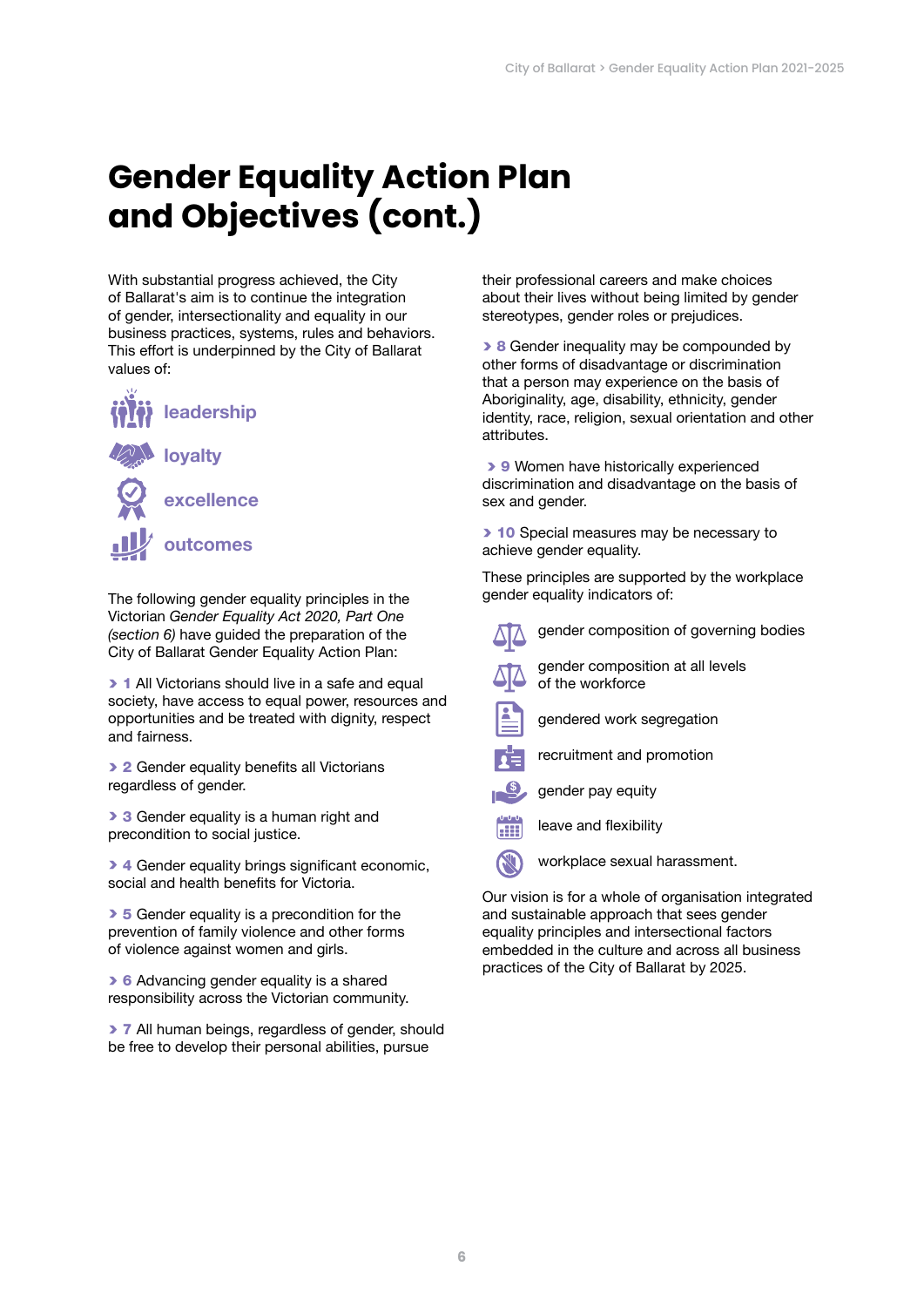## **Gender Equality Methodology**

Consideration of intersectional factors have been key to the development of the Gender Equality Action Plan 2021-2025. This recognises that people may experience multiple forms of disadvantage or discrimination related to sexual orientation, gender identity, age, race, ethnicity, religion, disability and/or any other attribute.

Preparation of the Gender Equality Action Plan has involved the analysis of City of Ballarat plans, strategies, frameworks, policies, procedures and business rules, baseline audit data and People Matter survey data according to the workplace gender equality indicators and intersectional factors. This has highlighted priority areas for inclusion in the Gender Equality Action Plan and for the further development of strategic documents and processes as outlined in this document.

The baseline audit data analysis from the period of the 1 July 2020 to 30 June 2021 identified areas for further data collection and analysis. A priority is the expansion of the data collection categories for gender to include LGBTIQA+ communities and alignment to the GE Commission data collection methodology released in August 2021.

The data collection methods will mature and evolve to align with the data recording and requirements of the Commissioner. With the audit data being point in time information, our ability to provide more detailed responses will improve and mature over time as we take steps to align our internal reporting systems.

#### **> Audit Findings**

The audit identified four key themes to focus our workforce consultation on. These include:





complaints



leave arrangements

cultural safety

Leadership audit data indicated that Level 1 – 3 executive and senior managers were majority full-time with a small number working four days per week. There were limited records of training and development and defined career pathways mapped to higher duties. There are also limited internal secondment and rotation opportunities for staff to progress to senior and management positions in Local Government. For Level 4 - 5 management positions there were higher numbers of women than men working in part-time positions and flexible arrangements.

 $\odot$ Complaints audit data revealed extremely low levels of reporting of sexual harassment, bullying and discrimination. It was noted that where this was reported, it was taken seriously with appropriate action taken. People Matter Survey data indicated a very high comfort level in staff discussing complaints with People and Culture.

Leave arrangements audit data showed H that leave types were recorded against broad categories creating challenges extracting intersectional data across family violence, carer or parental leave. This raises the challenge of ensuring all staff are aware and supported to apply under these leave categories, and in particular family violence leave, without fear of discrimination or breach of privacy.

Cultural Safety was not possible to capture from the audit data. It is recommended that disaggregated data on intersectional factors be collected into the future to allow for cross tabulations across key characteristics according to gender.

Our consultation and engagement with the workforce aims to facilitate a transparent and open process to ensure we maintain a contemporary approach to gender equality and meet legislated requirements. Formal and informal consultation and communication with our workforce is managed through a range of forums, methods and activities which includes consulting with employees, employee representatives and any other relevant person by a proposal and complies with the *Gender Equality Act 2020.*

Employees, employee representatives and key stakeholder input is encouraged on a range of topics through forums that meet the broad needs of the workforce and individuals within it, through meetings, surveys, committees, communities of practice, Q&A sessions, formal mechanisms, listening posts and roadshows.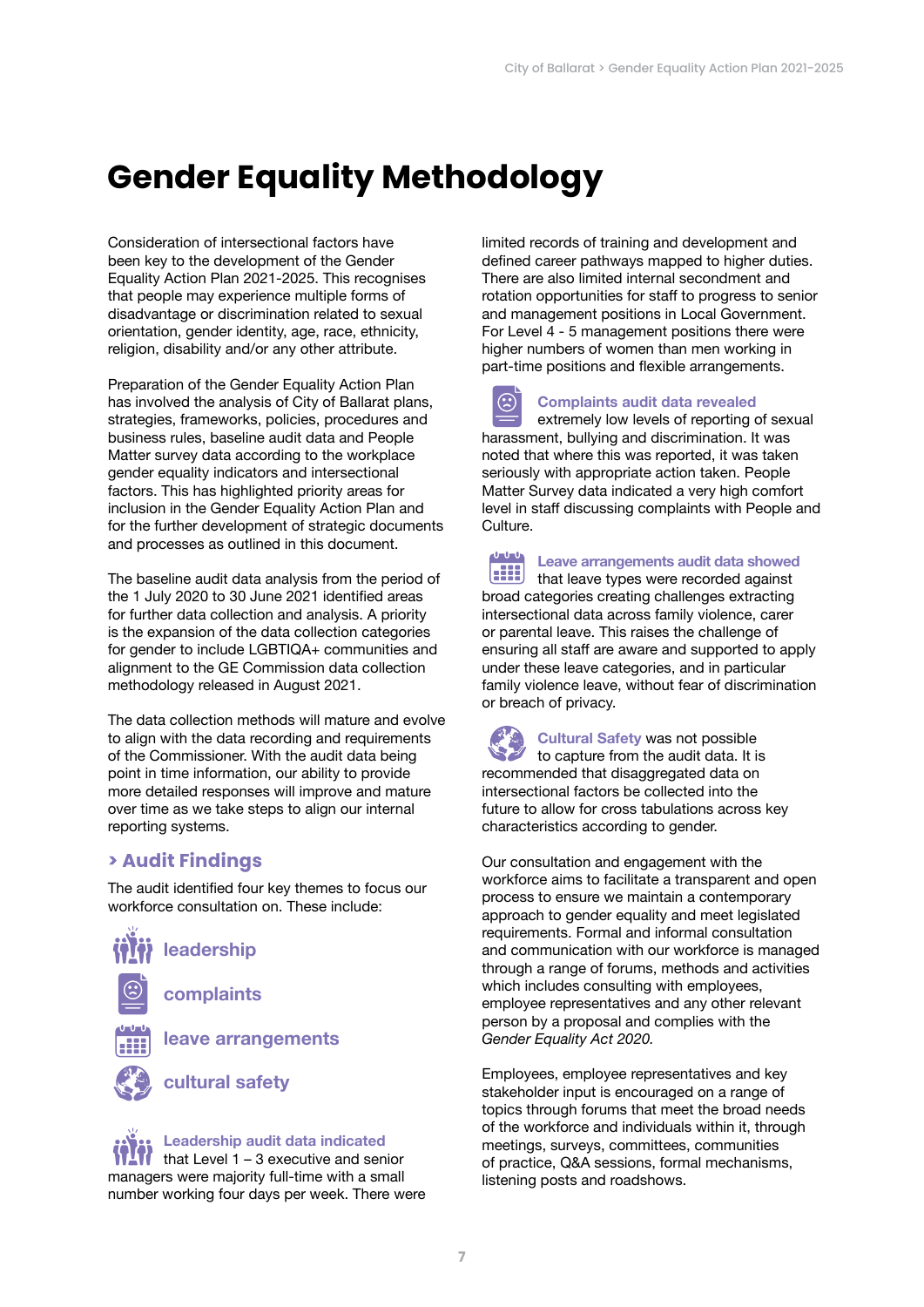## **Gender Equality Action Plan in Context**

The City of Ballarat is committed to adopting the Gender Equality Action Plan and devoting the necessary resources to implement, monitor, evaluate and report on the Plan. Operational workforce plans will be developed by the leadership group with ongoing monitoring and reviews with the Gender Equality Diversity and Inclusion (GEDI) Committee to monitor progress. Ultimately, all staff will implement the Gender Equality Action Plan in everyday culture, values and practices. Appropriate systems will be put in place to collect and report on the level of data required to measure progress. This will ensure reliable reporting of statistics and commentary on workforce participation and experience, according to the principles of gender equality and intersectional characteristics, required under the *Gender Equality Act 2020.* 

Training, development and awareness activities are an effective way to unite our employees to develop skills, aptitude and capabilities in the areas of gender equality, diversity and inclusion and to create a culturally safe organisation. We encourage all employees to join in and get involved.

Our Employee Value Proposition (EVP) ensures that the culture, environment, career opportunities and employee benefits support and complement our goal to attract, develop and retain an inclusive, high-performing and engaged workforce.

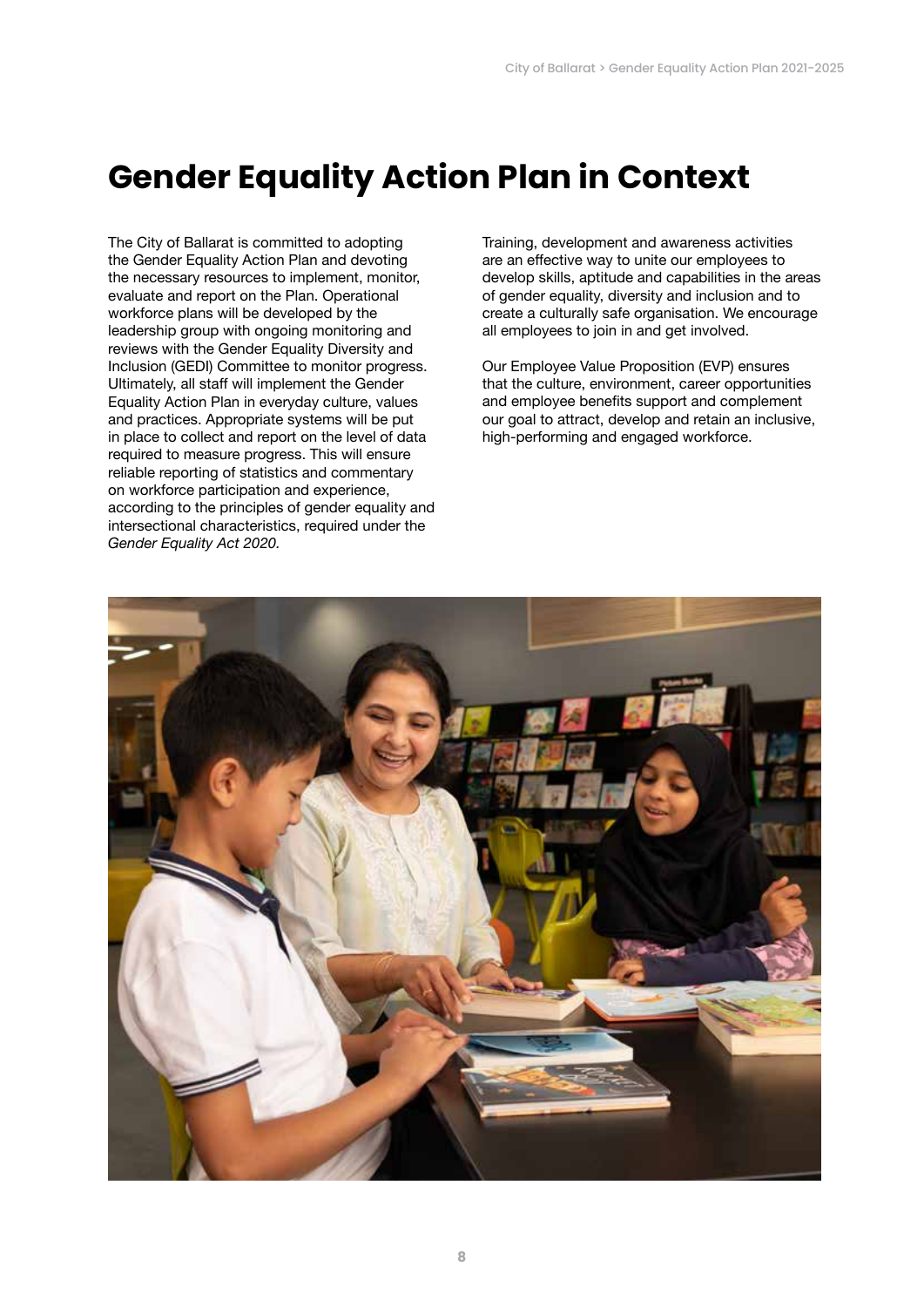

## **LOCAL AND COMMUNIT**

The City of Ballarat and its Officers are dedicated to promoting gender equality in the workplace, consider promoting gender equality when developing policies and programs and in delivering services to the public.

## **STRATEGIC PROGRAM ACTION**

- MAV Womens Charter
- CoRE Alliance Member
- Child Safe Organisation
- Gender Equality Action Plan (2021-2025)
- Prevention of Violence and Gender Equality Leadership **Statement**
- Council Plan (2021-2025)
- Municipal Public Health and Wellbeing Plan (2021-2031)
- Active Women and Girls' Strategy (2018-2021)
- Intercultural City Strategic Plan (2018-2021)
- Disability Access and Inclusion Plan
- LGBTIQA+ Action Plan
- Gender Equality Diversity and Inclusion (GEDI) Committee, Flexible Work Arrangements and Leave Policies and relevant clauses in the EBA
- **Gender Equality** Commission Guidelines and Communities of Practice

- MAV Womens Charter signatory
- A Cultural Awareness Training Program
- The Way Forward Program
- Strengthening Gender Equality, Prevention of Violence and Child Safe via sponsored Programs and **Projects**
- CoRE Alliance Training and Awareness Programs
- **Gender Equality** Commission Training and Awareness Programs
- 16 Days of Activism against Gender Based Violence

- **Gender Equality Diversity** and Inclusion (GEDI) **Committee**
- Diversity, Access and Inclusion Reference Group
- Reconciliation Action Plan Working Group
- Workplace Gender Audit
- Gender Equality Action Plan (2021-2025)
- Nominated Council Officers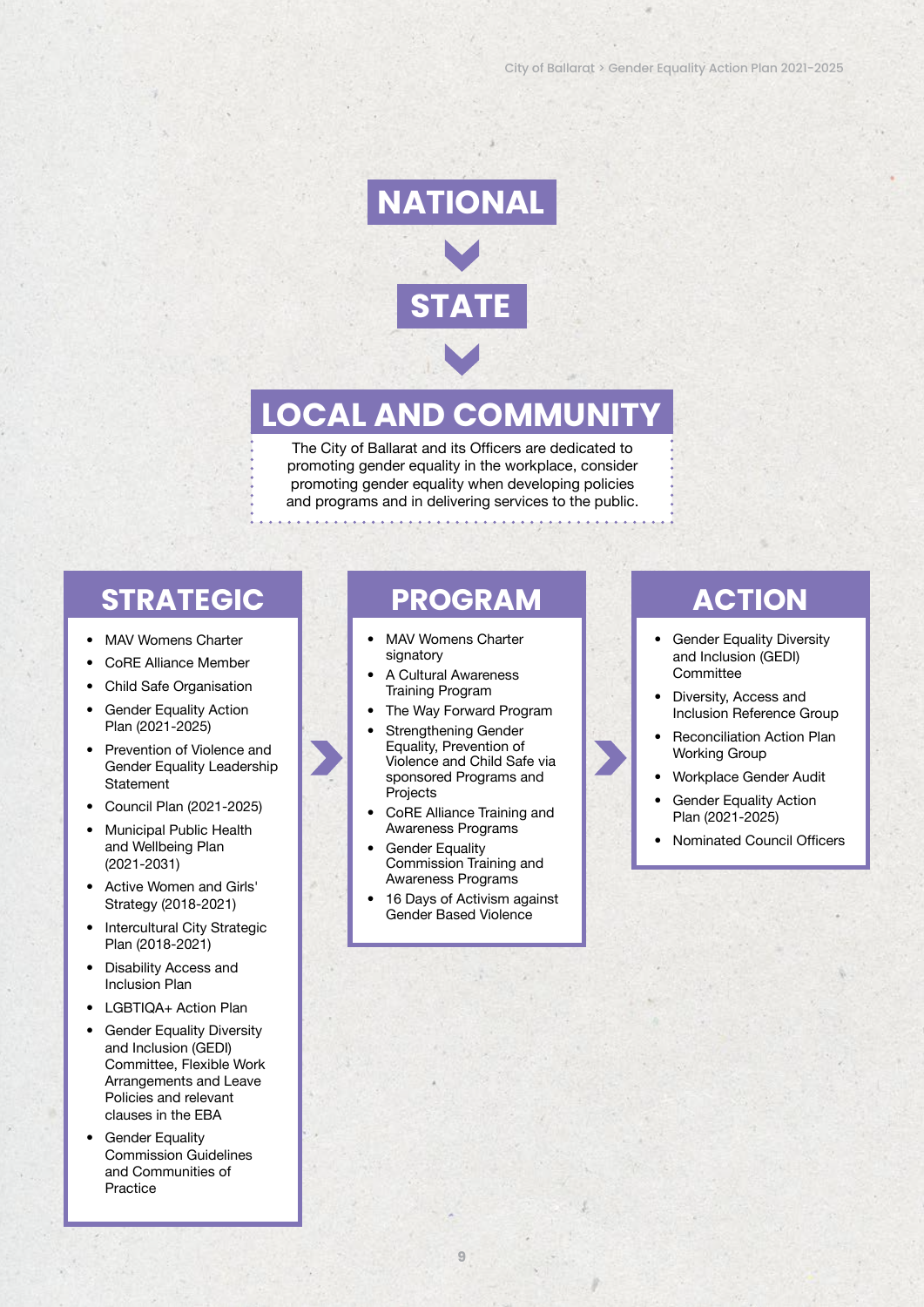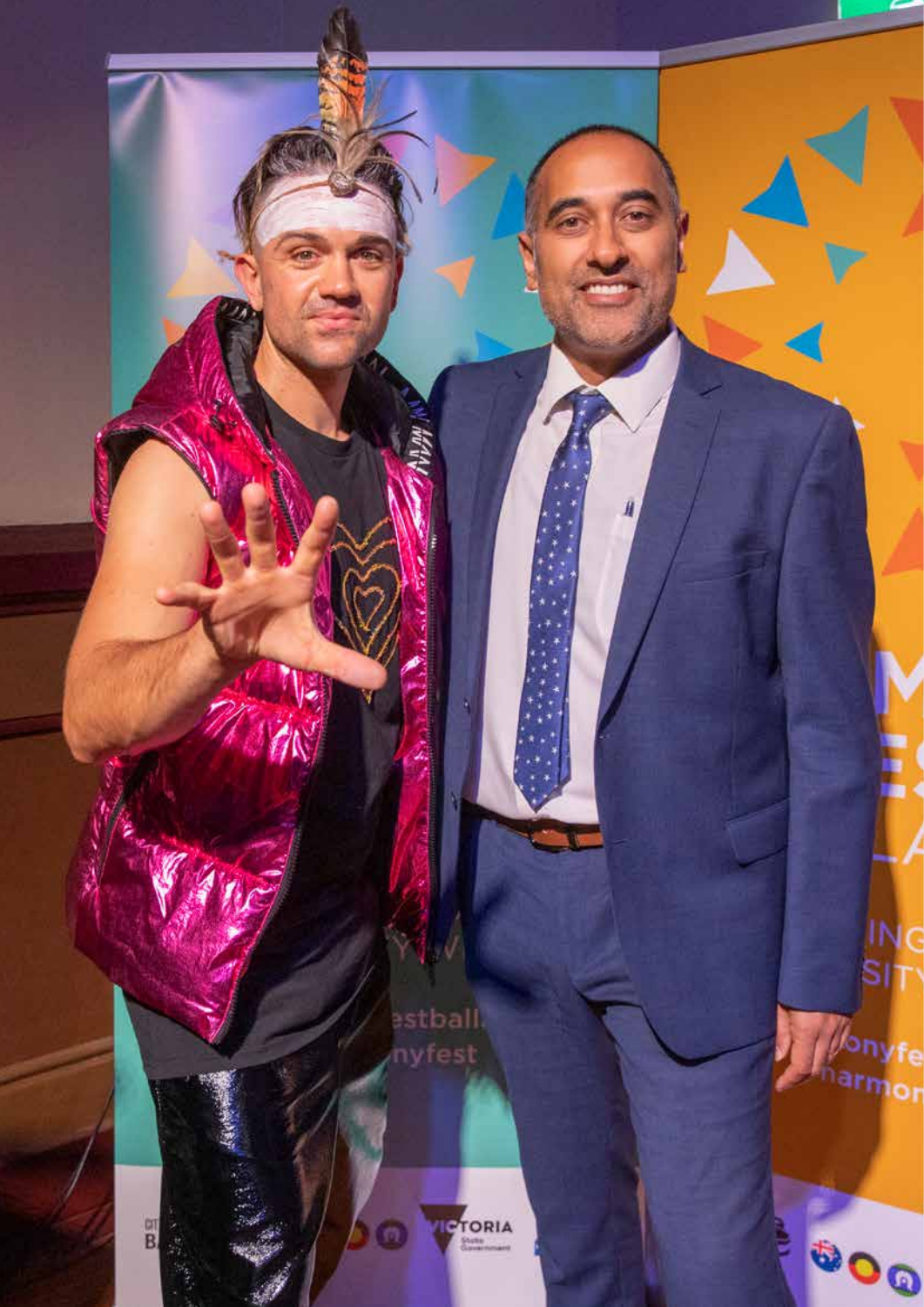# **City of Ballarat Activity 2021**

### **> Employee Engagement Process**

Employee engagement for the City of Ballarat Workforce Gender Audit was undertaken as part of The Way Forward Program (cultural change initiative).

The People Matter Survey was completed and available in August 2021, with 327 responses received. The Workforce Gender Audit templates were populated with 1,203 employee profiles against the seven indicators:



gender composition of governing bodies

- gender composition at all levels of the workforce
- - gendered work segregation
	- recruitment and promotion
	- gender pay equity \$
- leave and flexibility **RTH** 
	- workplace sexual harassment.

In October 2021, stakeholders from the below working groups and committee were tasked to provide feedback on the Gender Equality Action Plan and attend the Workforce Gender Audit focus group sessions:

- Gender Equality Diversity and Inclusion (GEDI) **Committee**
- Diversity, Access and Inclusion Reference Group
- Reconciliation Action Plan Working Group
- Consultative Committee Forum (CCF)

A further 25 responses were received as a result of an expression of interest from staff attending focus group sessions distributed via the weekly Staff Update and CCF. Feedback from the focus group sessions were also considered on the four identified themes as part of the draft review of the Gender Equality Action Plan.

## **> Monitoring and Evaluation**

The City of Ballarat Gender Equality Action Plan outlines a range of goals and strategies which will be undertaken over the next four years. Actions will include work to be undertaken by the City of Ballarat or in partnership with stakeholders and will be reviewed and updated annually, with progress managed by the Gender Equality Diversity and Inclusion (GEDI) Committee.

The Gender Equality Action Plan and review documents showing progress against actions will be publicly available from the City of Ballarat website. As changes in gender equality across the workforce can usually only be observed over an extended period of time, a range of indicators are used to monitor progress over both the medium and long-term.

- Medium-term indicators are used to measure the success of projects and implementation.
- Long-term indicators are used to show progress against the seven indicators and priorities.

The Gender Equality Commission has developed a comprehensive framework, guidance and advice regarding the obligations to promote gender equality, conduct gender impact assessments when developing policies and programs and delivering services to the public and to monitor and evaluate through two-yearly progress reports and four-yearly workforce gender audits.

The City of Ballarat will develop an evaluation framework designed to ensure we continuously reflect on and learn from the work undertaken for the Gender Equality Action Plan. Due to the breadth and scope of this plan, specific projects will be selected for evaluation of their process and project outcomes. Evaluation will be based on the following questions:

- Has this project achieved the desired change?
- Is this project having the influence we expected?
- Have we done what we said we would do?
- What worked well and what needs improvement?
- How effective is our planning?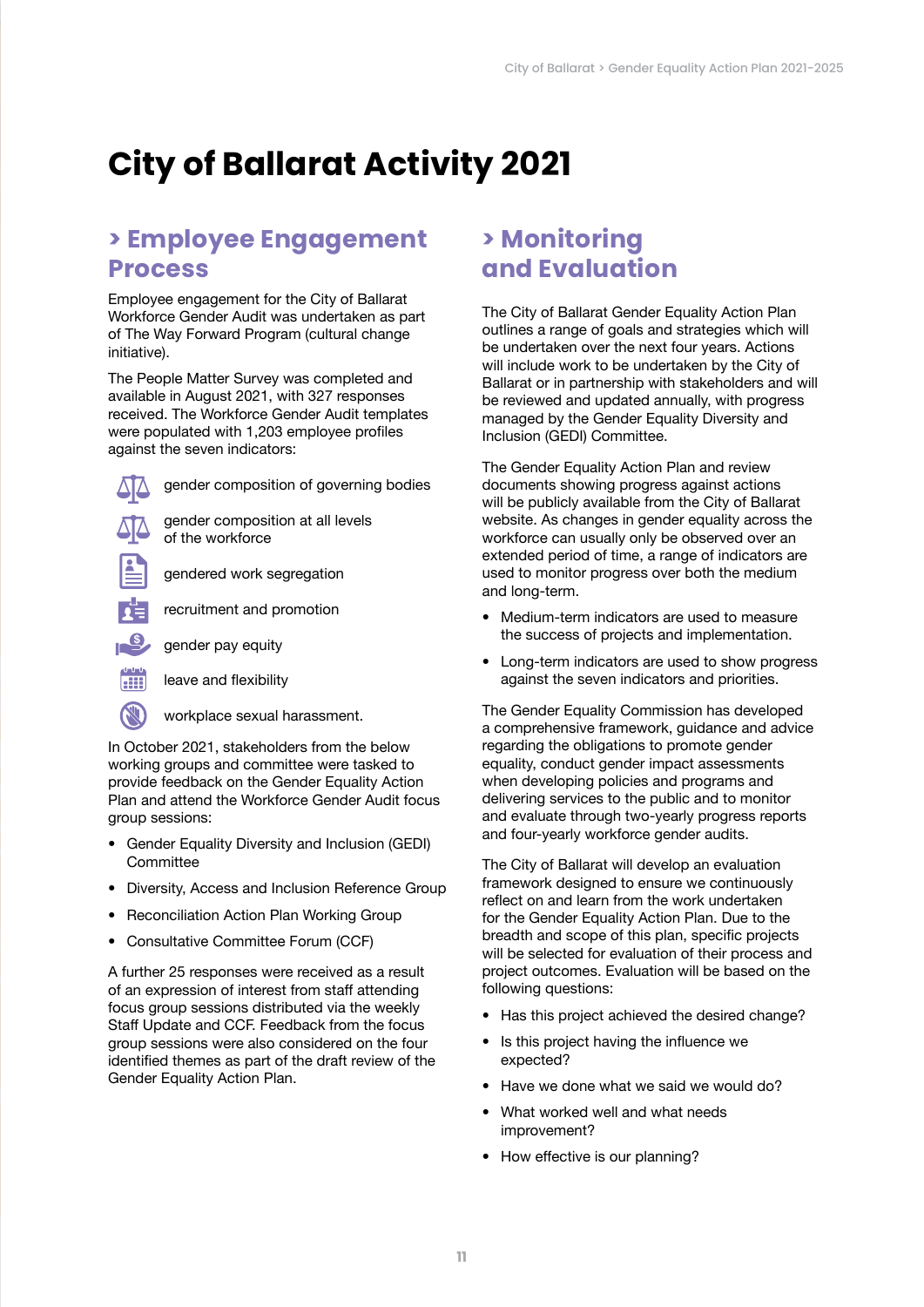## **> Gender Equality Action Plan 2021-2025**

CEO Office: CEO | Governance and Risk: G&R | People and Culture: P&C | Communications and Design Com | Corporate Services: CS | Infrastructure and Environment: I&E | Community Wellbeing: CW | Gender Equality Diversity and Inclusion Committee: GEDI

#### *Priority 1 The City of Ballarat workplace is a sector-wide gender equality leader where all women and gender diverse people, with intersectional characteristics, are acknowledged, celebrated and recognised in a way that supports people to succeed*

| <b>Indicator</b>                                              | <b>Objective</b>                                                                           | <b>Strategy</b>                                                                                                                                                                                                                                                                                                                                                                                                                                                                                                                                                                                                                           | <b>Who</b>                    | <b>When</b>                          |
|---------------------------------------------------------------|--------------------------------------------------------------------------------------------|-------------------------------------------------------------------------------------------------------------------------------------------------------------------------------------------------------------------------------------------------------------------------------------------------------------------------------------------------------------------------------------------------------------------------------------------------------------------------------------------------------------------------------------------------------------------------------------------------------------------------------------------|-------------------------------|--------------------------------------|
| <b>Gender</b><br>composition<br>of governing<br><b>bodies</b> | $\mathbf{z}$<br>Leadership<br>commitment<br>to gender and<br>intersectionality<br>equality | Promote the role of Mayor and CEO<br>as champions for gender equality<br>and the City of Ballarat's vision and<br>commitment as a gender equality<br>organisation (including the Victorian<br>Local Government Women's Charter)<br>through public statement, the City of<br>Ballarat's website and internal and<br>external communications<br>Role-model a commitment to women<br>in leadership and diversity, within<br>the organisation and with business<br>partners<br>Incorporate gender equality, diversity<br>and inclusion in plans, frameworks,<br>strategies, policies, procedures and<br>rules as these documents are reviewed | CEO                           | 2022<br>2022 ongoing<br>2025<br>2022 |
|                                                               | > 2<br>Leadership<br>commitment to<br>cultural safety                                      | Provide a culturally safe workplace<br>guided by a Cultural Safety Framework<br>developed in consultation with<br>Aboriginal and Torres Strait Islander<br>peoples. Pay respect to Aboriginal and<br>Torres Strait Islander people and work<br>with community for recruitment and<br>community consultation, planning and<br>development<br>Lead conversations about zero<br>tolerance for racism informed by<br>Leading for change: A blueprint<br>for cultural diversity and inclusive<br>leadership revisited (AHRC, 2018) <sup>2</sup>                                                                                                | GEDI  <br>Working<br>Group(s) | 2023<br>2023                         |

*2. Leading for Change: A Blueprint for Cultural Diversity and Inclusive Leadership Revisited*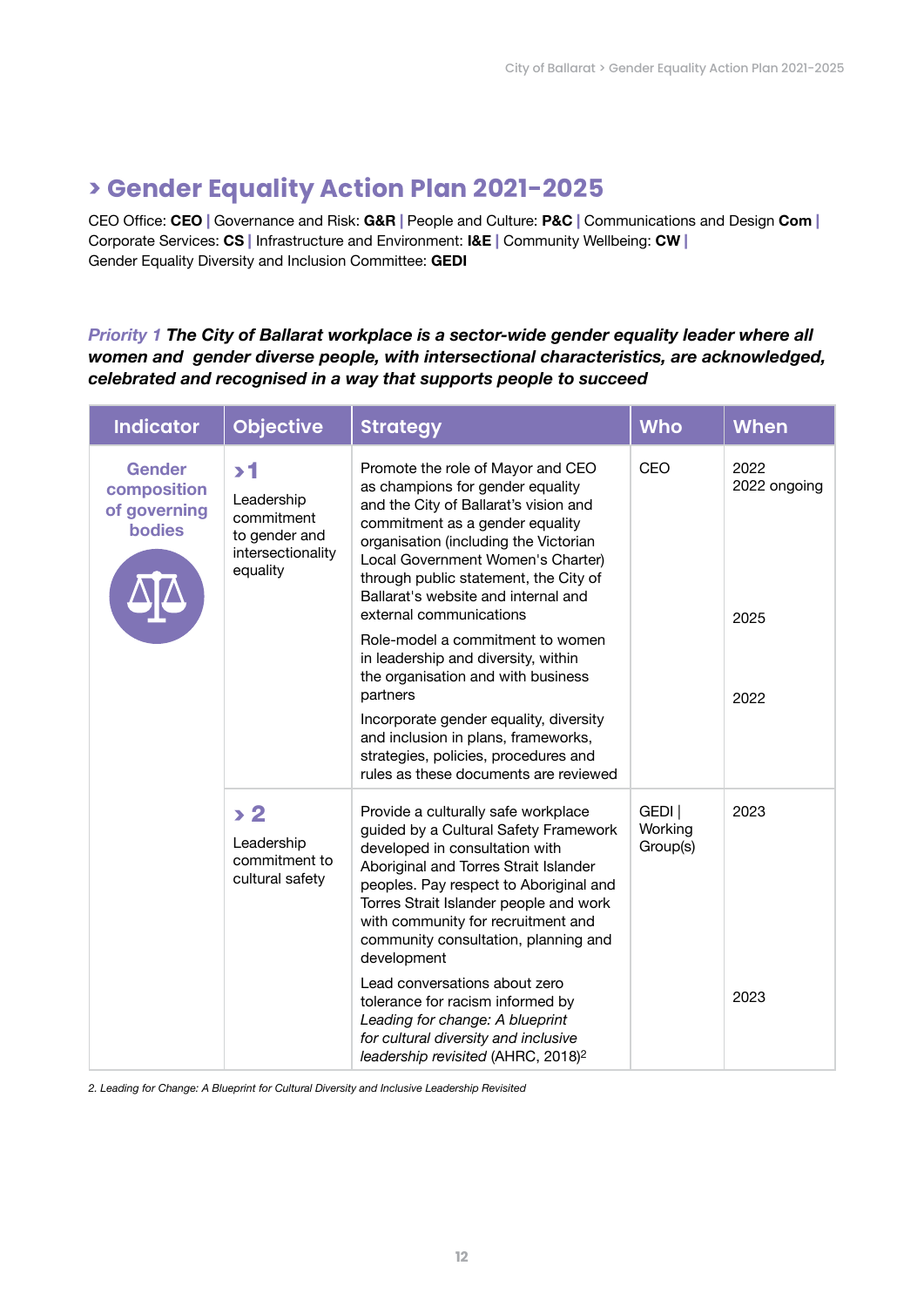| <b>Indicator</b>                                              | Objective                                                                                                                                                                        | <b>Strategy</b>                                                                                                                                                                                                                                                                                                                                                                                                                                                                                                                                                                                                                  | <b>Who</b>                | <b>When</b>                                                                   |
|---------------------------------------------------------------|----------------------------------------------------------------------------------------------------------------------------------------------------------------------------------|----------------------------------------------------------------------------------------------------------------------------------------------------------------------------------------------------------------------------------------------------------------------------------------------------------------------------------------------------------------------------------------------------------------------------------------------------------------------------------------------------------------------------------------------------------------------------------------------------------------------------------|---------------------------|-------------------------------------------------------------------------------|
| <b>Gender</b><br>composition<br>of governing<br><b>bodies</b> | > 3<br>Appropriate<br>use of gender<br>neutral and<br>inclusive<br>language and<br>diverse images<br>in all of City of<br>Ballarat policies,<br>procedures and<br>communications | Ensure language and images in all<br>City of Ballarat's internal and external<br>documents and communications are<br>diverse and follow LGBTIQA+ inclusive<br>language guidelines<br>Use gender neutral job advertisements,<br>interview invitations, specific recruitment<br>and selection criteria and structured<br>interviews<br>Continue to implement language that<br>is gender-neutral and inclusive (gender<br>decoder) when writing/reviewing position<br>descriptions and advertisements                                                                                                                               | Com<br>G&R<br>P&C         | 2022<br>2022<br>2022                                                          |
|                                                               | > 4<br>Develop gender<br>equality targets<br>for leadership<br>positions                                                                                                         | Strive for gender-balanced composition<br>of executive, senior managers,<br>managers, total workforce (by business<br>units/team/location)<br>Establish processes for recruitment<br>of Committees and Working Groups<br>internal to the City of Ballarat that<br>provide equitable opportunities for<br>broader gender and intersectional<br>representation.                                                                                                                                                                                                                                                                    | CEO<br>G&R<br>P&C         | 2022<br>Ongoing<br>2025<br>2022                                               |
|                                                               | > 5<br>Enable and<br>support women<br>and people of<br>diverse genders<br>in governance<br>and senior<br>leadership<br>decision-making<br>positions                              | Consider gender equality, diversity<br>and inclusion costs in annual<br>budget preparations and ensure the<br>infrastructure is in place to support a<br>more inclusive and flexible workplace<br>Invest in frontline leadership capabilities<br>to drive cultural change<br>Establish a formal mentoring program<br>to assist women in mid-level roles to<br>access high level positions in local<br>government. Ensure experience in key<br>roles with support through life transitions                                                                                                                                        | CEO<br><b>CS</b><br>P&C   | 2022<br>2022<br>Ongoing<br>2025<br>2023                                       |
|                                                               | > 6<br>Increase the<br>visibility of<br>women and<br>people of<br>diverse genders<br>in leadership<br>roles                                                                      | Investigate options for increasing<br>gender and intersectional balance<br>across the leadership and management<br>cohort, including in Committees and<br>Working Groups where appropriate;<br>and attendance at Council meetings to<br>raise visibility of women and LGBTIQA+<br>communities<br>Promote opportunities for female staff to<br>be leaders and spokespeople, such as<br>involvement on committees, boards and<br>networks and award nominations<br>Promote the profiles of mid-level women,<br>showcasing the value in alternative<br>leadership styles at the City of Ballarat<br>through internal communications | CEO<br><b>GEDI</b><br>Com | 2022<br>Ongoing<br>2025<br>2022<br>Ongoing<br>2025<br>2022<br>Ongoing<br>2025 |

I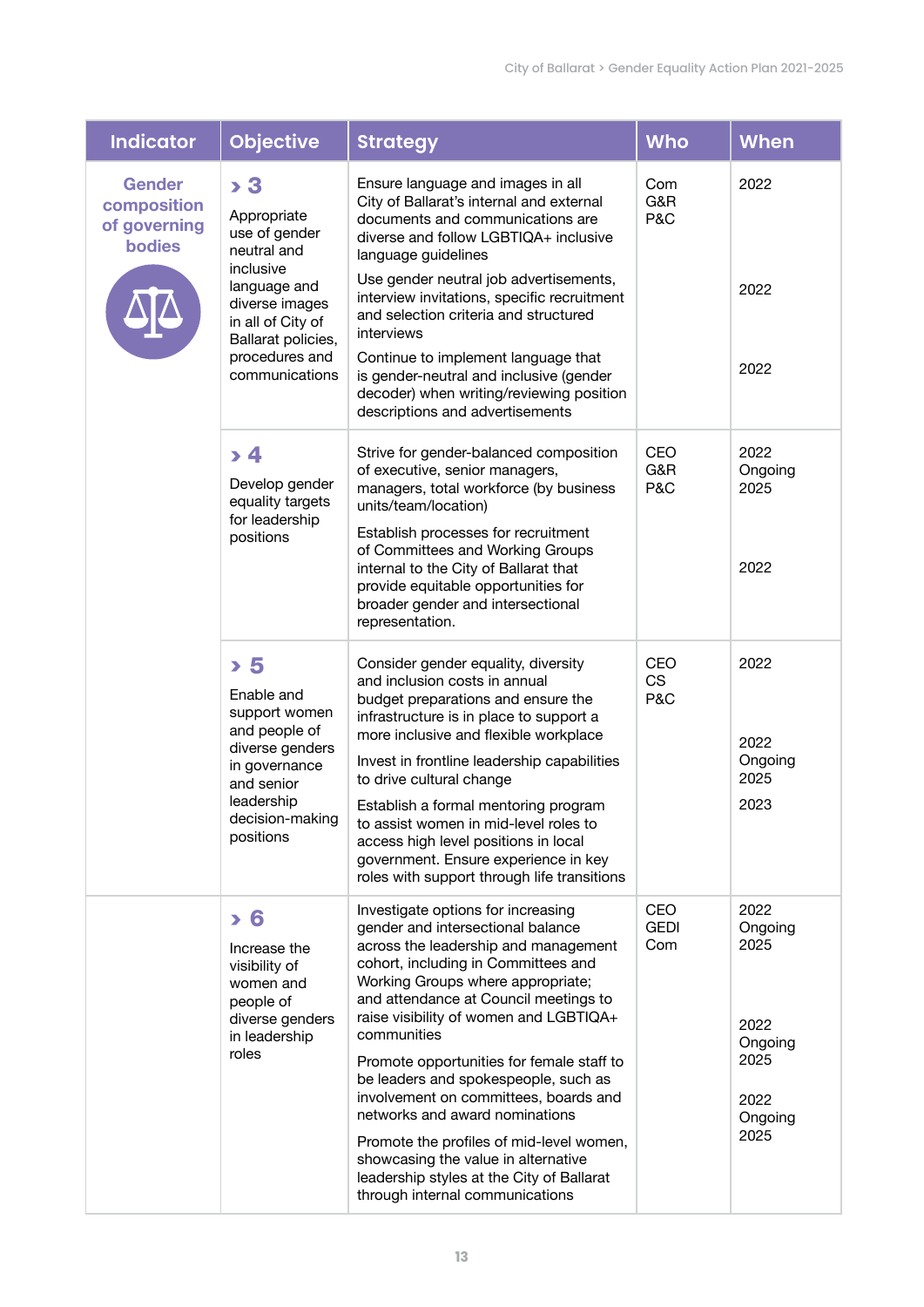| <b>Indicator</b>                                                  | <b>Objective</b>                                                                                                                       | <b>Strategy</b>                                                                                                                                                                                                                                                                      | <b>Who</b>                           | <b>When</b>             |
|-------------------------------------------------------------------|----------------------------------------------------------------------------------------------------------------------------------------|--------------------------------------------------------------------------------------------------------------------------------------------------------------------------------------------------------------------------------------------------------------------------------------|--------------------------------------|-------------------------|
| <b>Gender</b><br>composition<br>at all levels of<br>the workforce | >7<br>Implement<br>gender equality<br>policies and<br>practices across<br>all levels of the<br>workforce                               | Analyse the gender composition of<br>each organisational structural level and,<br>between business units and teams,<br>develop strategies to address areas of<br>gender and intersectional factor inequality<br>and increase diversity and inclusion                                 | CEO<br>P&C                           | 2023                    |
|                                                                   |                                                                                                                                        | Establish a policy of salary on<br>commencement at base level and<br>guidelines for any negotiation above<br>base for preferred candidates to ensure it<br>follows a standard gender equity approach                                                                                 |                                      | 2022                    |
|                                                                   |                                                                                                                                        | Provide flexible work arrangements at all<br>levels of employment to encourage more<br>women into the organisation                                                                                                                                                                   |                                      | 2022                    |
|                                                                   |                                                                                                                                        | Redesign roles and work across all<br>directorates and business units to enable<br>flexible work arrangements                                                                                                                                                                        |                                      | Ongoing<br>2025         |
| <b>Gendered</b><br>work<br>segregation                            | > 8<br>Increase<br>gender and                                                                                                          | Ensure the working environment is<br>inclusive of gender and intersectionality<br>needs, with new staff and existing staff<br>appropriately supported                                                                                                                                | CEO<br><b>CW</b><br>P&C<br><b>CS</b> | 2024                    |
|                                                                   | intersectionality<br>awareness and<br>support                                                                                          | Ensure gender equality principles are<br>applied to employee lifecycle frameworks<br>and initiatives and that everyone is<br>encouraged and confident to actively<br>participate in meetings and forums                                                                              |                                      | 2022                    |
|                                                                   |                                                                                                                                        | Ensure all employees have access to<br>appropriate facilities, equipment and<br>uniform based on their needs that do not<br>make them feel vulnerable or disrespected                                                                                                                |                                      | 2022                    |
|                                                                   |                                                                                                                                        | Develop and implement people at work<br>awareness guidelines for LGBTIQA+<br>people, disability and culturally and<br>linguistically diverse communities                                                                                                                             |                                      | 2023                    |
|                                                                   |                                                                                                                                        | Communicate and consult with<br>people with physical disabilities, vision<br>impairment, hearing impairment,<br>intellectual disability, mental health issues,<br>and people with communication or speech<br>difficulties                                                            |                                      | 2023                    |
|                                                                   | $\mathbf{5}$ $\mathbf{9}$<br>Develop<br>and provide<br>professional<br>development<br>on gender,<br>intersectionality<br>and inclusion | Manage teams to ensure the organisation<br>provides additional training and access<br>to resources on gender equality and<br>increases awareness of intersectional<br>factors so that teams can support<br>inclusion and diversity                                                   | <b>CW</b><br>P&C                     | 2023                    |
|                                                                   |                                                                                                                                        | Provide support and guidance to all<br>staff when reviewing plans, frameworks,<br>strategies, policies, procedures and<br>rules, and make recommendations on the<br>implications of gender and intersectional<br>factors                                                             |                                      | 2022<br>Ongoing<br>2025 |
|                                                                   |                                                                                                                                        | Incorporate an understanding of gender<br>equality and intersectional factors into an<br>induction program and provide regular and<br>ongoing training across the areas including<br>being an active bystander, unconscious<br>bias, and Preventing Violence Against<br>Women (PVAW) |                                      | 2023                    |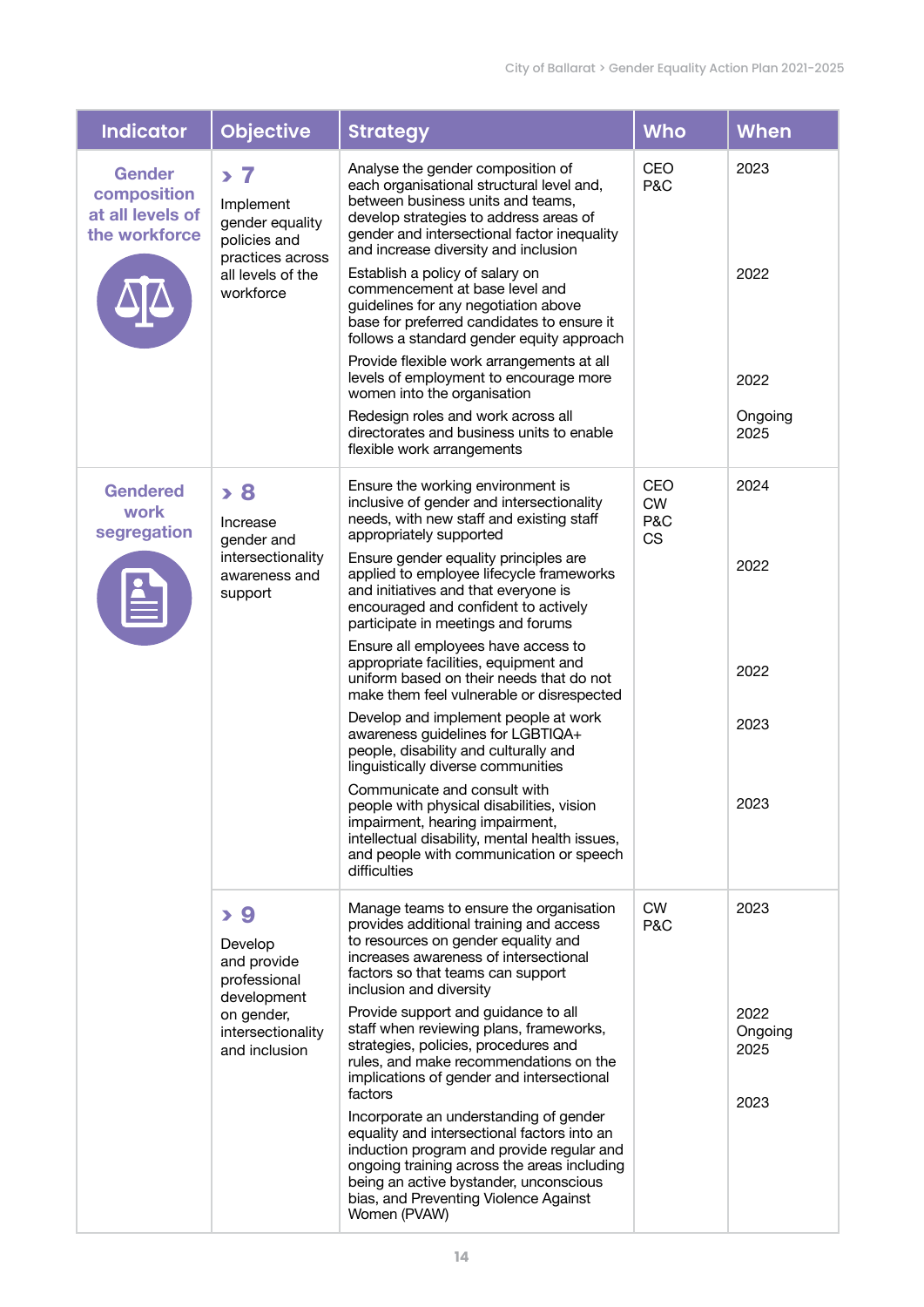| <b>Indicator</b>                                                                                             | <b>Objective</b>                                                                                      | <b>Strategy</b>                                                                                                                                                                                                                                                                       | <b>Who</b>              | <b>When</b>                     |
|--------------------------------------------------------------------------------------------------------------|-------------------------------------------------------------------------------------------------------|---------------------------------------------------------------------------------------------------------------------------------------------------------------------------------------------------------------------------------------------------------------------------------------|-------------------------|---------------------------------|
| <b>Recruitment</b><br>and<br>promotion<br>11<br>$\blacktriangleright$                                        | >10<br>Increase<br>attraction and<br>recruitment of<br>women and the<br>diversity of the<br>workplace | Establish gender targets and use<br>these targets to inform attraction,<br>engagement and retention<br>strategies, including specific and<br>intensive recruitment efforts such<br>as secondments and supporting<br>communities affected by multiple forms                            | CEO<br>P&C              | 2023                            |
|                                                                                                              |                                                                                                       | of disadvantage and discrimination.<br>Strive for gender and intersectional<br>balance composition of employees of<br>different ages, including older women,<br>joining the organisation (by business<br>units/team/location)                                                         |                         | 2025                            |
|                                                                                                              |                                                                                                       | Ensure all recruitment processes use<br>a gender-balanced interview panel.<br>When using recruitment agencies<br>ensure they are adhering to the City of<br>Ballarat's gender equality requirements<br>and reporting on gender splits in the<br>shortlisting and interviewing process |                         | 2022<br>Ongoing<br>2025<br>2022 |
|                                                                                                              |                                                                                                       | Recruit people with disability following<br>the guidance in the Employer toolkit<br>on disability employment basics,<br>fundamentals for organisations,<br>recruiting people with disability and<br>getting your workplace ready                                                      |                         | Ongoing                         |
|                                                                                                              | Strive to<br>increase<br>women's<br>applications and                                                  | Challenge traditional views of merit in<br>recruitment and promotion assessment<br>and evaluation                                                                                                                                                                                     | <b>CEO</b><br>P&C       | 2022                            |
|                                                                                                              |                                                                                                       | Provide mentoring and support<br>programs for women seeking<br>promotion                                                                                                                                                                                                              |                         | 2023                            |
|                                                                                                              | success rates in<br>promotions                                                                        | Provide the same benefits, training and<br>promotional opportunities to women on<br>flexible work and leave arrangements<br>as other employees                                                                                                                                        |                         | 2022<br>Ongoing<br>2025         |
|                                                                                                              |                                                                                                       | Strive for gender and intersectional<br>balance in promotion practices                                                                                                                                                                                                                |                         | 2022<br>Ongoing<br>2025         |
| <b>Gender Impact</b><br><b>Assessment</b><br>(GIA), review,<br>implementation<br>monitoring and<br>reporting | >12<br>Provide gender<br>impact reporting                                                             | Ensure employee engagement/<br>culture surveys allow for meaningful<br>consultation, including measures of<br>employees' sense of inclusion by<br>gender diversity and intersectionality<br>factors with disaggregated reporting of<br>data                                           | <b>CW</b><br>G&R<br>P&C | 2022<br>Ongoing<br>2025         |
|                                                                                                              |                                                                                                       | Conduct gender analysis of inflows<br>and outflows of staff (voluntary and<br>involuntary) by business units/team/<br>location to identify hotspots and<br>incorporate into recruitment and/or<br>retention strategies                                                                |                         | 2022<br>Ongoing<br>2025         |
|                                                                                                              |                                                                                                       | Continue to complete gender impact<br>assessments on policies, programs and<br>services that have direct and significant<br>impact on the public                                                                                                                                      |                         |                                 |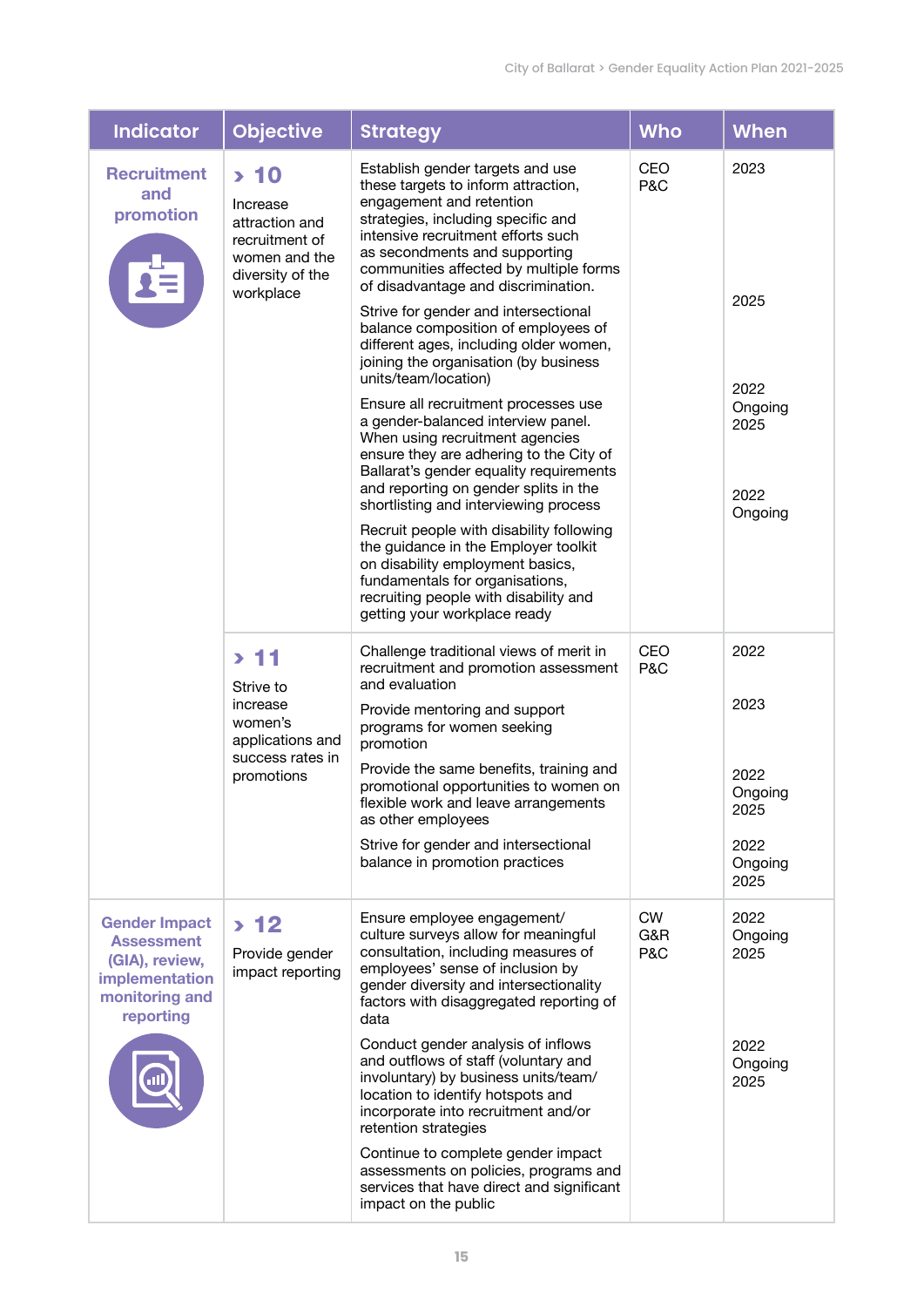#### *Priority 2 The City of Ballarat applies inclusive and bias-free practices when assessing its talent pool to achieve a gender-balanced workforce with pay equity, while also striving to have a workforce that is increasingly representative of the local community*

| <b>Indicator</b>                             | <b>Objective</b>                                                           | <b>Strategy</b>                                                                                                                                                                                                                                                                                                     | <b>Who</b>        | <b>When</b>             |
|----------------------------------------------|----------------------------------------------------------------------------|---------------------------------------------------------------------------------------------------------------------------------------------------------------------------------------------------------------------------------------------------------------------------------------------------------------------|-------------------|-------------------------|
| <b>Gender pay</b><br>Y.<br>equity<br>pay gap | Remove gender                                                              | Review remuneration policy with clear<br>and transparent processes, including<br>objective criteria for allocating benefits,<br>with all remuneration linked to objective<br>performance measures that consider<br>gender                                                                                           | CEO<br>P&C        | 2023                    |
|                                              |                                                                            | Conduct transparent annual gender<br>pay equity audits and seek to eliminate<br>inequities with continual monitoring<br>and review of pay practices that can<br>lead to gender-based pay inequities.<br>Consider gender pay differences<br>when hiring new staff, allocating<br>remuneration packages and pay rises |                   | 2022<br>Ongoing<br>2025 |
|                                              |                                                                            | Investigate where low income is failing<br>to trigger no superannuation payments<br>within the organisation, to determine<br>level of impact and identify options to<br>assist in boosting superannuation                                                                                                           |                   | 2022                    |
|                                              |                                                                            | Quantify the gender pay gap and<br>establish mechanisms to reset the<br>baseline. Examine how the Enterprise<br>Agreement can be expanded to ensure<br>greater workplace equity and flexibility                                                                                                                     |                   | 2023                    |
| <b>Leave and</b><br>flexibility              | > 2<br>Provide support<br>for parental<br>leave, family<br>violence leave, | Ensure employees on flexible work<br>arrangements have access to<br>meaningful and quality work. This<br>includes the same benefits, training<br>and promotional opportunities as other<br>employees                                                                                                                | CEO<br>P&C        | 2022<br>Ongoing<br>2025 |
|                                              | carers leave                                                               | Support carers to return to work<br>after parental leave and take steps<br>to minimise disruption to their career<br>progress                                                                                                                                                                                       |                   | 2022<br>Ongoing<br>2025 |
|                                              | > 3<br>Increase<br>promotion and<br>provision of                           | Provide flexible parental, carer and<br>family violence leave regardless of<br>gender<br>Promote flexible working arrangement                                                                                                                                                                                       | <b>CEO</b><br>P&C | 2022<br>Ongoing<br>2025 |
|                                              | flexible work<br>arrangements                                              | options highlighting different genders<br>Review overtime and shift<br>arrangements to make sure access is<br>provided equally to male, female and<br>gender diverse employees                                                                                                                                      |                   | 2022<br>Ongoing<br>2025 |
|                                              |                                                                            | Ensure leadership and professional<br>development opportunities are<br>provided through flexible means<br>allowing an equal number of<br>opportunities for participation                                                                                                                                            |                   | 2023                    |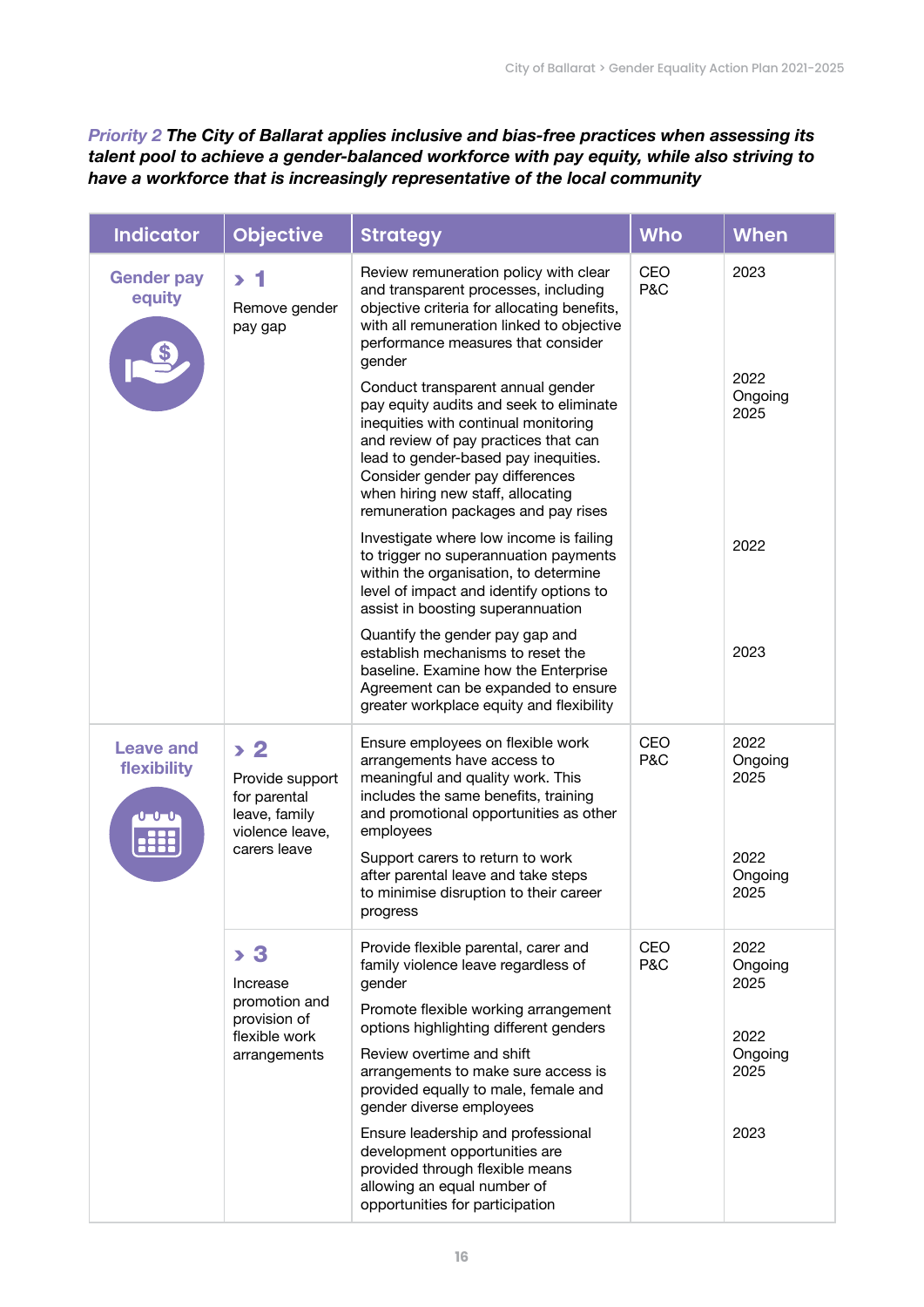#### *Priority 3 The City of Ballarat has zero tolerance for sexism, discrimination, bullying and sexual harassment with all staff empowered to recognise, address and respond to it*

| <b>Indicator</b>                                                                                                                                                  | <b>Objective</b>                                                                                                                                                                                                                                       | <b>Strategy</b>                                                                                                                                                                                                                                                                                                                                              | <b>Who</b>                    | <b>When</b>             |
|-------------------------------------------------------------------------------------------------------------------------------------------------------------------|--------------------------------------------------------------------------------------------------------------------------------------------------------------------------------------------------------------------------------------------------------|--------------------------------------------------------------------------------------------------------------------------------------------------------------------------------------------------------------------------------------------------------------------------------------------------------------------------------------------------------------|-------------------------------|-------------------------|
| <b>Workplace</b><br>$\blacktriangleright$<br>sexual<br>Maintain a<br>harassment<br>workplace free<br>from sexual<br>harassment.<br>bullying and<br>discrimination |                                                                                                                                                                                                                                                        | Develop a communication plan that<br>supports reinforcement of messaging<br>from CEO and ELT on a zero-<br>tolerance approach to harassment,<br>discrimination, unfair treatment, and<br>sexism                                                                                                                                                              | <b>CEO</b><br>Com<br>P&C      | 2022                    |
|                                                                                                                                                                   | Ensure a clear process exists for an<br>employee or by-stander to report<br>unwanted or offensive behaviour in the<br>workplace, and at work-related social<br>activities, confidentially and without<br>fear of reprisals, with appropriate<br>action |                                                                                                                                                                                                                                                                                                                                                              | 2022<br>Ongoing<br>2025       |                         |
|                                                                                                                                                                   |                                                                                                                                                                                                                                                        | Ensure there are no requirements about<br>employee appearance that might make<br>people feel disrespected, vulnerable or<br>deprived of lacking opportunities                                                                                                                                                                                                |                               | 2022<br>Ongoing<br>2025 |
|                                                                                                                                                                   | > 2<br>Develop and<br>launch a<br>campaign on<br>violence against<br>women and<br>intersectionality                                                                                                                                                    | Develop and implement a program<br>of activities and events to engage<br>and support informal learning and<br>build awareness of gender equality<br>and intersectional factors, including<br>International Women's Day and<br>LGBTIQA+ festivals and events, and<br>significant cultural events including<br>National Reconciliation week and<br>NAIDOC week | GEDI  <br>Working<br>Group(s) | 2023                    |
|                                                                                                                                                                   |                                                                                                                                                                                                                                                        | Develop and distribute an internal<br>campaign and tools that clearly<br>articulate what sexism and<br>discrimination looks like and how to<br>call out and prevent it                                                                                                                                                                                       |                               | 2022                    |